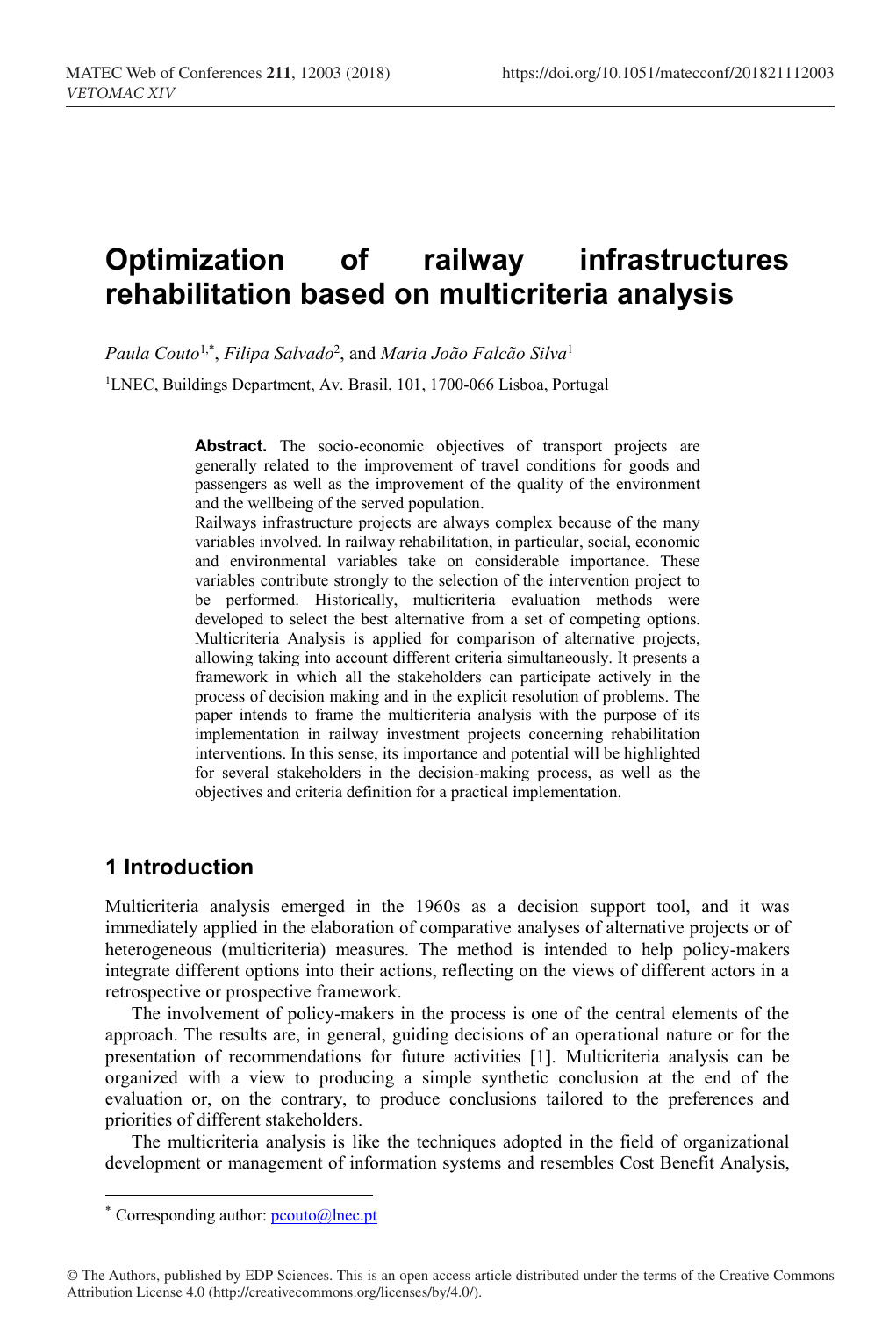although it does not reduce disparate phenomena to a common unitary (monetary) basis [1,2]. The multicriteria analysis was most recently used to gather the views of different partners and stakeholders in the evaluation of a regional development program co-financed by the three European Funds (the Structural Funds, the Cohesion Fund and the Instrument for Structural Policies for Pre-Accession).

The multicriteria analysis fits well with the management and evaluation of structural programs in partnership, as the views of national and supranational members can be expressed together, without losing any of their specificities, or without making too much concessions on their scales of value [2].

The present paper intends to frame the multicriteria analysis with the objective of optimizing investment projects in the rehabilitation of railway infrastructures. In this sense, its importance and potential will be evidenced for various stakeholders in the decisionmaking process. Moreover, will be presented the conceptual structure of a multicriteria analysis considering its constituent phases. Some preliminary remarks of the study under development will be presented.

#### **2 Multicriteria analysis: General considerations**

The main objective of a Multicriteria Analysis is to define and interconnect different analyzes considered in a decision-making process, if it is based on multiple choices and that the treatment given to each of the choices largely determines the final decision.

The multicriteria analysis can be used with the purpose of portraying the reasoning and subjective convictions of the different actors in the decision process on each question raised. It is often used in the synthesis of opinions expressed, to determine priorities, to analyze situations of conflict, to formulate recommendations or to provide operational guidance [3-5]. Its applications may include, for example [2]: i) make recommendations on the allocation of a specific budget or budget, whether the program is in progress or during the preparation of a subsequent program; ii) disseminate best practices, identifying areas of success and the most effective measures considered during a program to achieve success; iii) give feedback on project selection methods (choice of evaluation criteria, precise definition of evaluation criteria, weighting of different evaluation criteria); iv) improve the project selection process (ease of transferring criteria, rating scales and weighting degrees to the project selection system if the system is also organized based on a scoring / weighting scheme for multicriteria analysis).

The main strengths of a Multicriteria Analysis are the following: i) it allows to consider the individual values and opinions of several stakeholders and to process the functional relations within a complex network; ii) the involvement of an expert, the room for maneuver of policy-makers and similar voting methods, makes it an appropriate tool for approaching partnerships; iii) defines consensual areas (agreement on the classification of measures) and areas of divergence (reveals effective measures for some and ineffective for others).

The main limitations of a Multicriteria Analysis are: i) it is rarely used for situations other than those strictly equivalent to support for decision-making; ii) normally used to support the evaluation of projects before their execution; iii) specific implementation problems that may require the presence of an expert; iv) is not always used in an interactive way, as it should, and tends to set unstable criteria.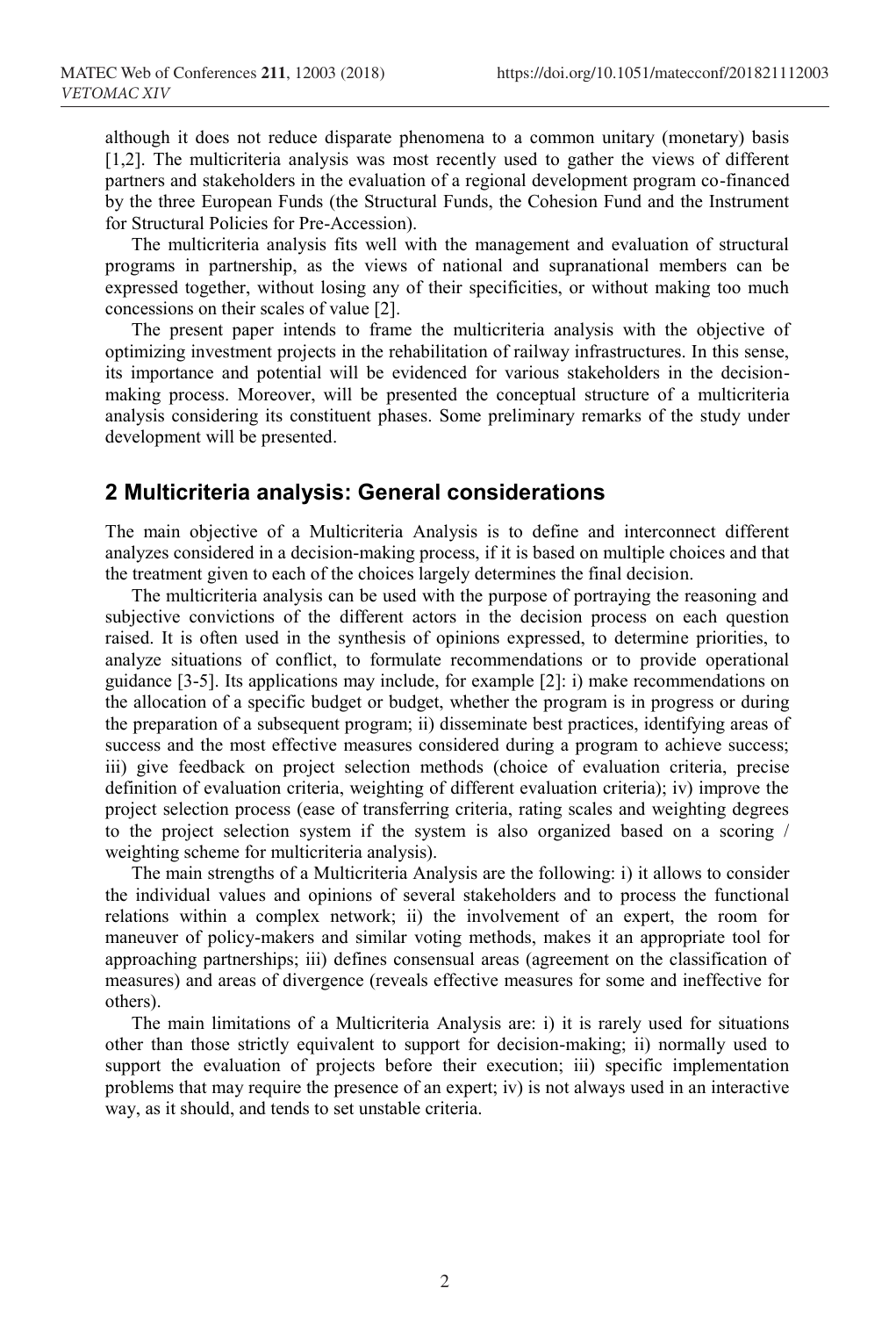## **3 Multicriteria analysis structure**

The multicriteria analysis model to support the development of investment projects, which can be applied to investments in railway rehabilitation, is structured in different PHASES with a view to its implementation, as shown in Figure 1.



**Figure 1.** Multicriteria analysis structure

The effectiveness considered in the structuring of a Multicriteria Analysis will be accepted as solid and impartial provided that: i) the evaluation criteria have been validated by a previously selected follow-up group; ii) the conclusions on the impacts of each measure implemented and the impact classification matrix summarizing them have been validated (for example by the advisors to the project or by the monitoring group); iii) the weighting coefficients for the criteria have been established with the support of the advisors and with the support of the monitoring group.

## **4 Multicriteria evaluation model applied to railway rehabilitation**

First, it is necessary to identify the objectives pursued by the decision-maker and his / her fundamental points of view, as well as the evaluation criteria, the set of performance descriptors associated with those criteria, and the options available [6].

Regarding to interventions in railway rehabilitation and the main problem of *Selecting the most efficient rehabilitation technique*, it should be borne in mind that [7] it is intended to: i) preserve the safety / integrity of its users / occupants; ii) maintaining operational structures; iii) minimize human and material losses; and iv) minimize intervention costs. In this sense it is possible to identify objectives related to technical points of view and economic points of view. In the first case, the following stand out: i) Objective 1 (O1): *Minimization of structural and functional vulnerability*; (ii) Objective 2 (O2): *Ensure the functionality / operationality of the infrastructure*; iii) Objective 3 (O3): *Minimizing the complexity of the intervention*; and (iv) Objective 4 (O4): *Minimization of the intervention duration*. Each defined objective can be associated with one or more criteria simultaneously. Objective 5 (O5) can still be considered later in the analysis: *Minimization of the intervention cost*, which is not a criterion, and its interest is essentially related to its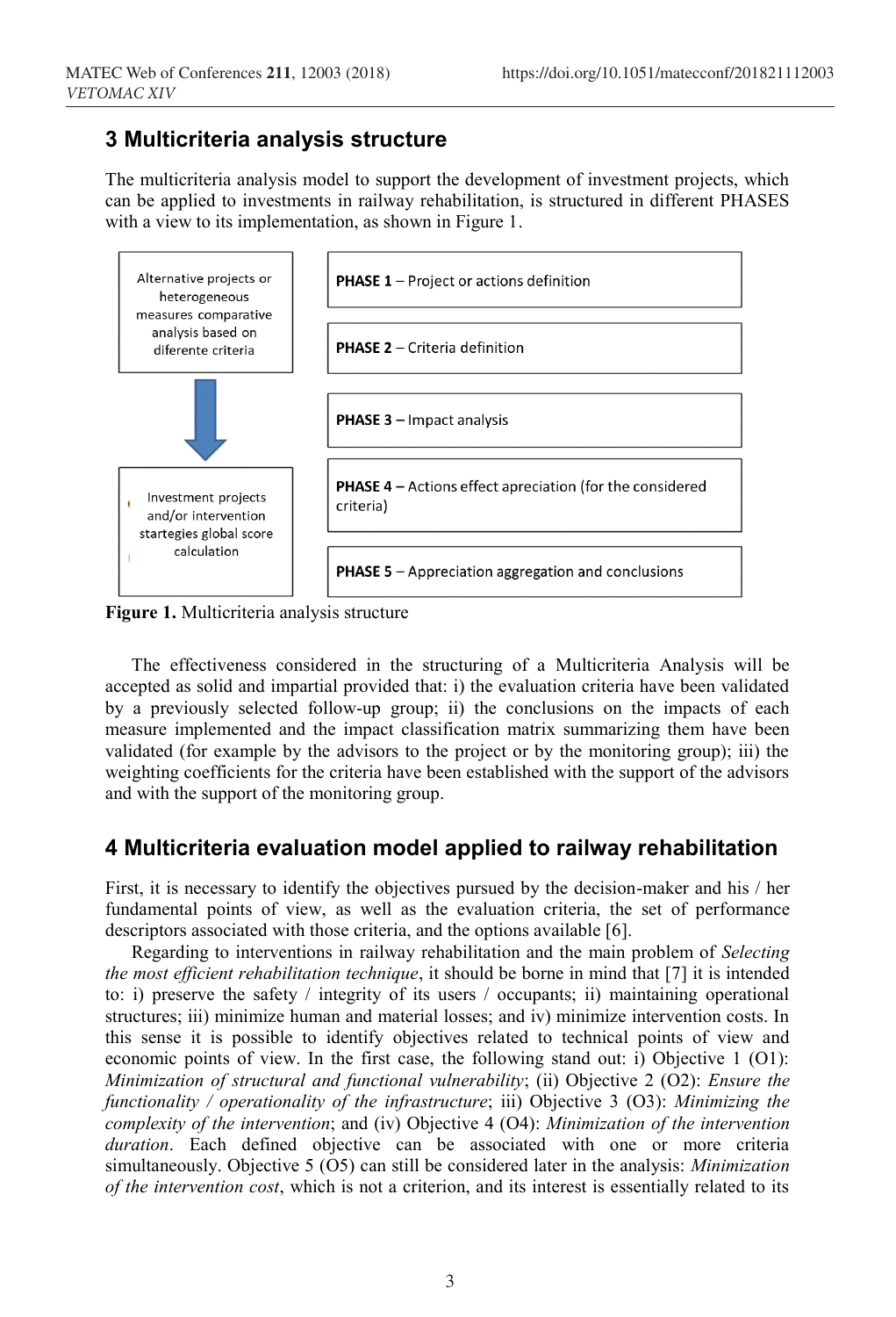use in an approach based on the principle of optimizing the benefit between different rehabilitation techniques.

For each of the objectives, quantitative and qualitative evaluation criteria can be identified simultaneously. Thus, associated with O1, it is possible to identify, for example, Criterion 1 (C1): *Risk associated with each rehabilitation technique*. For O2 it is possible to match, for example, Criterion 2 (C2): *Resistance capacity*. O3 corresponds, for example, to Criterion 3 (C3): *Complexity of the intervention* and Criterion 4 (C4): *Degree of intrusion in the building*. Finally, for O4 a Criterion 5 (C5): *Time duration of the intervention execution*. Criteria 1 (C1), 2 (C2), 4 (C4) and 5 (C5) can be defined on a qualitative scale with 5 levels of performance: 1) null / very low; 2) reduced; 3) moderate; 4) high; or 5) very high. Criterion 4 (C4) can be defined on a qualitative scale with 5 levels of performance: 1) zero; 2) little complex; 3) moderate; 4) complex; or 5) very complex [8].

Subsequently, and for the sake of operationalization of the evaluation process, a computer tool and / or software is used to verify the consistency of the assigned judgments, automatically, indicating the inconsistencies detected and suggesting changes in order to make all judgments consistent. Following the definition of all judgment matrices for each of the criteria, the software creates several functions of value (for quantitative criteria) and preference scales (for qualitative criteria).

The process of assigning weighting coefficients allows us to convert the scales of each of the criteria into global scores, considering all the criteria simultaneously, to make an evaluation according to the assumptions of the simple additive models [9].

#### **5 Final remarks**

In the present work the multicriteria analysis was presented, with emphasis on its constituent phases, in order to support the decision to intervene in the rehabilitation of railway infrastructures. The structuring of the problem reveals the most complex step given the number of specific and operational objectives defined.

In the application of the model in computer tool and / or specific software it is possible sometimes to feel some difficulty in distinguishing the difference of attractiveness among some of the levels of performance of the several criteria. Notice of inconsistencies in the adjudication phase of differences in attractiveness may reveal great utility in obtaining a coherent model and contributing to the reflector process by the decision maker.

The multicriteria methodology presented is applicable to the resolution of complex problems and may prove to be of great use to the decision-maker not only in decisionmaking but also in structuring and understanding the problem.

Presently are being developed some applications of the methodology presented in order to support railway infrastructures rehabilitation. The results obtained will be object of future analysis and publications.

### **References**

- [1] C. Bana e Costa, E. Beinat, *Estruturação de modelos de análise multicritério de problemas de decisão pública*. Centro de Estudos de Gestão – IST, Artigo de Investigação/Working Paper, n.º 3/2010, ISSN 1646-2955 (2010)
- [2] Guia para a Avaliação do Desenvolvimento Socioeconómico EVALSED, MANUAL TÉCNICO II: Métodos e Técnicas Instrumentos de Enquadramento das Conclusões da Avaliação: Análise Multicritério. Comissão Europeia e Observatório QREN (2013).
- [3] R. Clemen, T. Reilly, Making Hard Decisions with Decision Tools. Duxbury Thomson Learning, (2001).